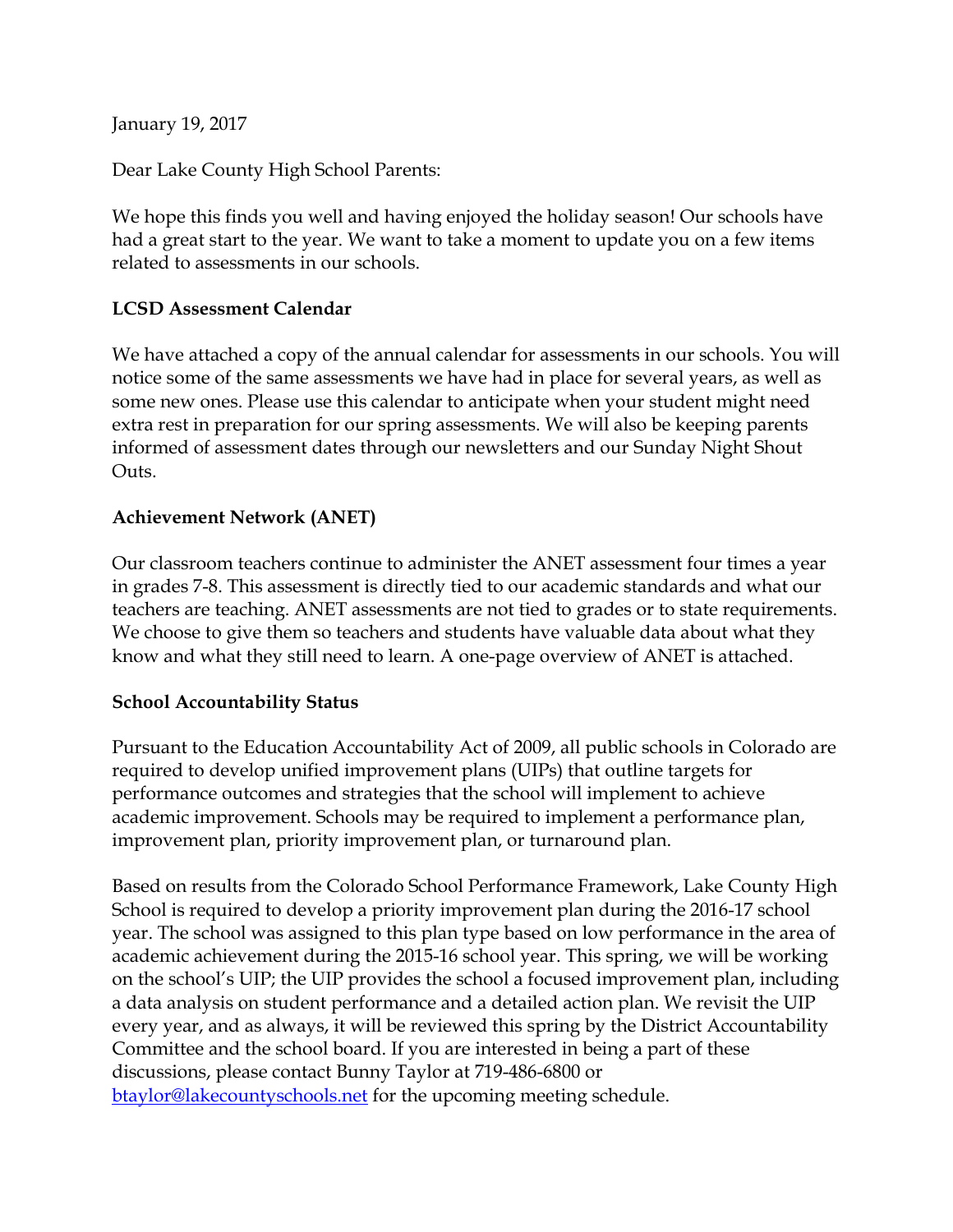#### **2016 PARCC Results**

The Colorado Department of Education has released results for how our students performed last spring on the state assessments in English language arts and math. These assessments are often referred to as "PARCC tests" because they were developed by a consortium of states called the Partnership for Assessments in Readiness for College and Careers (PARCC). These tests are part of the state's overall assessment system, the Colorado Measures of Academic Success (CMAS), which also includes tests in science and social studies. If your child was in  $6<sup>th-9<sup>th</sup></sup>$  grade last year and took the assessments, you should have received his or her PARCC results this fall. If you did not, please contact the front office. We have attached an informational sheet from the State of Colorado about the 2016-17 assessments, as well.

When you review your student's individual score report, just like last year, please keep in mind that these scores cannot be compared to old test scores. The new tests measure different things, such as a student's ability to think critically and problem solve – skills that are critical to success in college and career in the 21st Century.

You may remember that Colorado implemented new academic standards in 2013-14 that raised the bar with higher expectations for all students. Our new tests are aligned to those academic standards, and they are indeed more rigorous than past tests. This is a good thing, as we are striving to ensure that all students are truly prepared for college and career when they graduate from high school. But with change may come some growing pains, and your child's test scores may be lower than what you saw before. PARCC tests scores recently released at the state level definitely remain lower than those we have seen in the past at the state level. This is not permanent. It is likely that scores will start rising again as students and teachers get used to the higher standards and become better prepared to meet the more challenging material.

Also, remember that these tests were given eight months ago. They represent a single point in time, and are just one of the many factors that can be used together to provide a complete picture of your student's progress.

The new CMAS-PARCC Score Reports you will receive show whether your student met grade-level expectations at the end of last year and if your student is on track for college and careers. You can use these scores during conversations with your student's teachers about enrichments or additional supports that are available to help your child meet grade-level expectations and graduate ready for college and career success.

Our next Parent-Teacher Conferences take place in mid-February. That is a great time to check in with your student's teachers about assessment or anything else that you have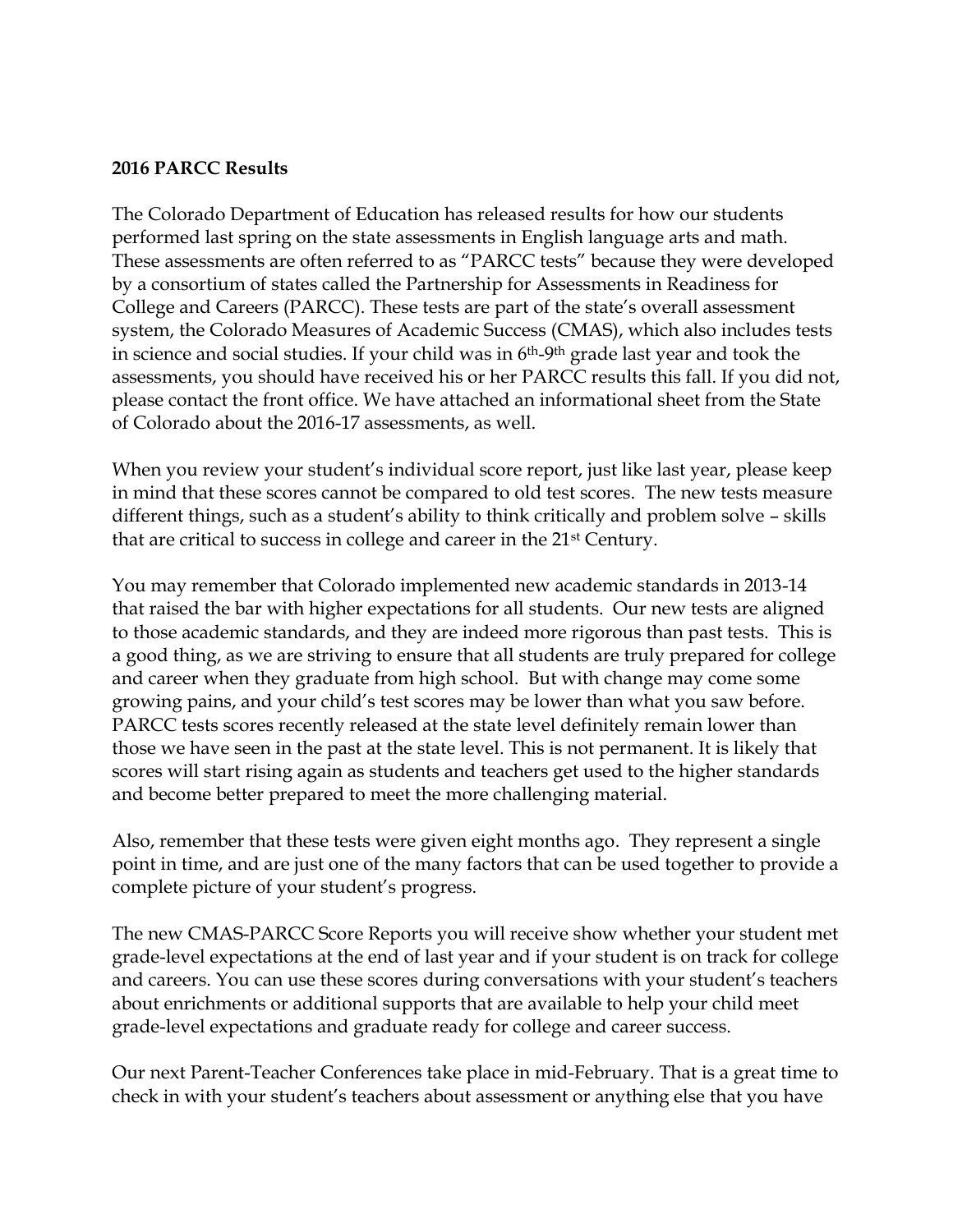questions about. Of course, we are available anytime to speak with you in the meantime. Please reach out.

Thank you for a wonderful fall,

Ben Cairns LCHS Principal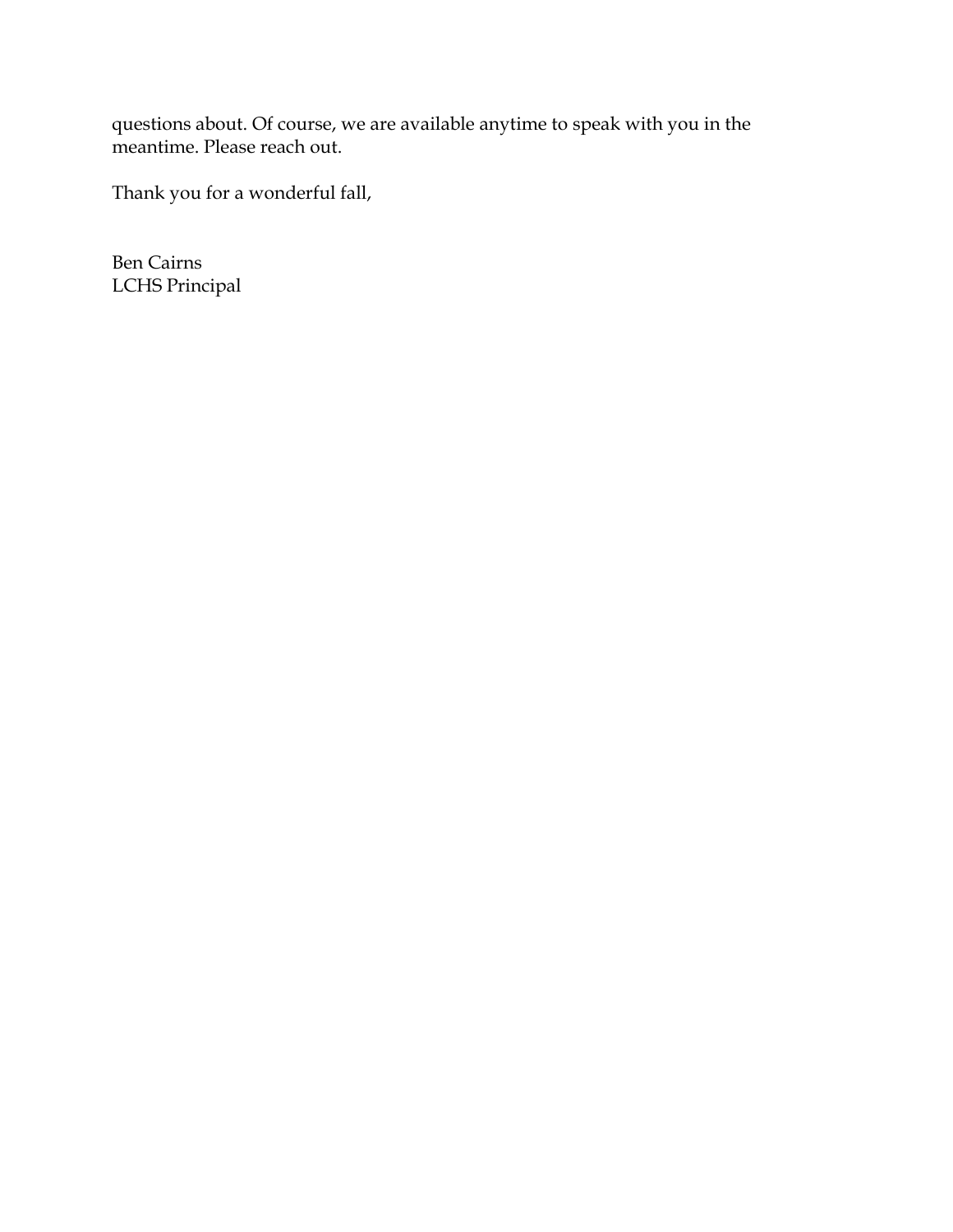19 de enero de 2017

Queridos padres del colegio secundario Lake County:

Esperamos que cuando lean esto se encuentren bien, ¡y que hayan disfrutado de la temporada navideña! Nuestros colegios han tenido un gran comienzo de año. Queremos tomarnos un momento para brindarles actualizaciones sobre algunos aspectos relacionados a las evaluaciones en nuestros colegios.

# **Cronograma de evaluaciones LCSD**

Estamos adjuntando una copia del cronograma anual de evaluaciones en nuestros colegios. Ustedes notarán algunas de las mismas evaluaciones que hemos tenido por varios años, y, además, algunas nuevas. Por favor, usen este cronograma para determinar con anticipación cuándo su estudiante pueda necesitar un descanso adicional, para prepararse para nuestras evaluaciones de primavera. También mantendremos informados a los padres acerca de las fechas de las evaluaciones, mediante nuestros boletines y avisos de domingo por la noche.

# **Cadena de logros (ANET, por sus siglas en inglés)**

Los maestros de nuestras aulas continúan administrando la evaluación ANET en los grados 7.º y 8.º. Esta evaluación está vinculada directamente a nuestros estándares académicos, y a lo que enseñan nuestros maestros. Las evaluaciones ANET no están vinculadas a las calificaciones ni a los requerimientos del estado. Elegimos administrarlas para que los maestros y estudiantes tengan información valiosa acerca de lo que saben y lo que aún les falta por aprender. Se está adjuntando un resumen de una página sobre ANET.

## **Nivel de responsabilidad del colegio**

De conformidad con la Ley de Responsabilidad Educativa de 2009, todos los colegios públicos en Colorado deben desarrollar planes unificados de mejoramiento (UIP, por sus siglas en inglés), que describan los objetivos para los resultados del desempeño, y las estrategias que debe implementar el colegio para lograr mejoras académicas. Es posible que se les exija a los colegios que implementen un plan de desempeño, plan de mejoramiento, plan prioritario de mejoras o un plan de reestructuración.

Basados en los resultados del Esquema de Rendimiento Escolar de Colorado, el colegio secundario Lake County está obligado a desarrollar un plan prioritario de mejoras durante el año escolar 2016 – 2017. Al colegio se le asignó este tipo de plan, debido a un bajo desempeño en el área de logros académicos durante el año escolar 2015 – 2016. Esta primavera, trabajaremos en los UIP del colegio; el UIP le brinda al colegio un plan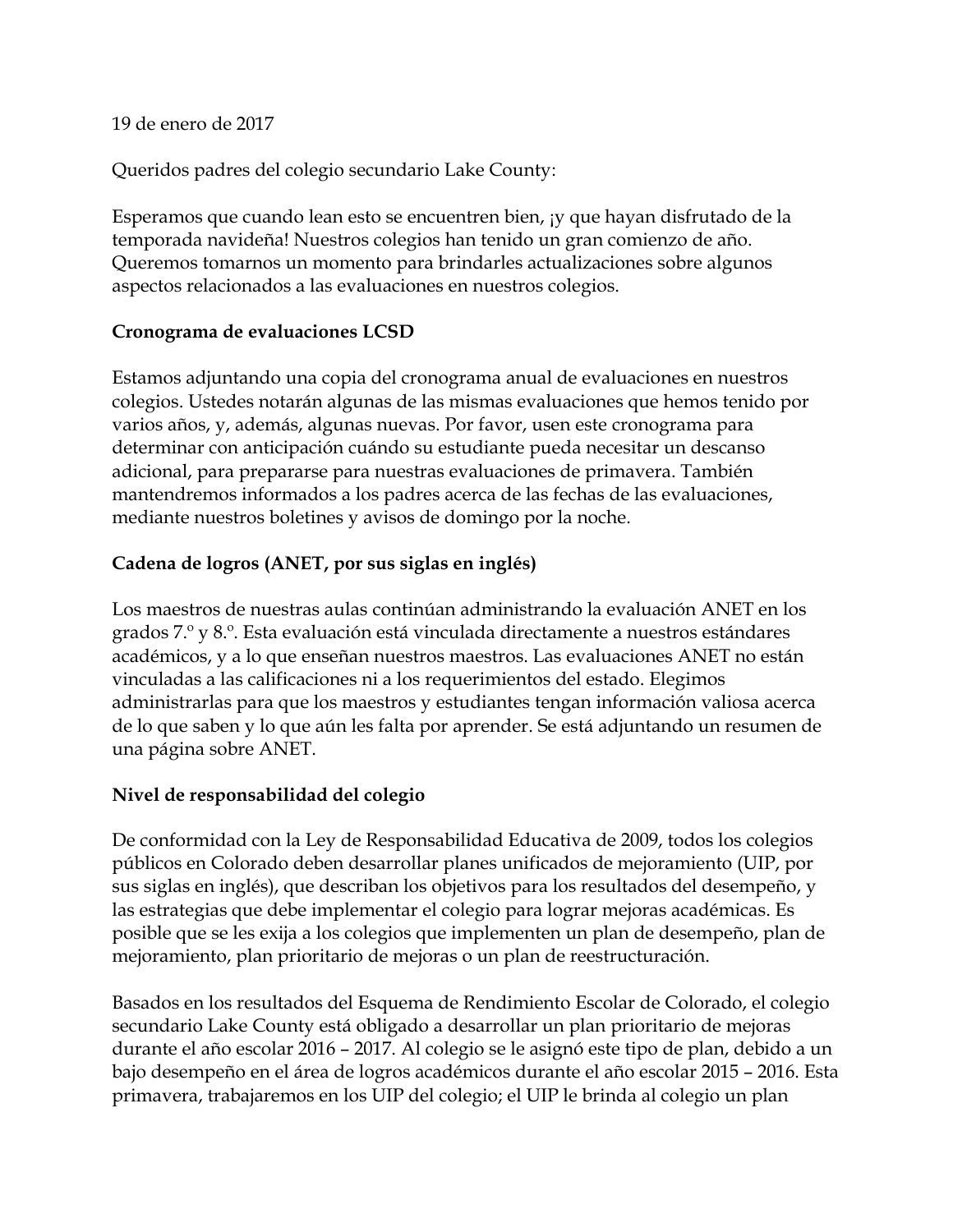estructurado de mejoramiento, incluyendo un análisis de datos del desempeño de los estudiantes y un plan de acción detallado. Nosotros volvemos a verificar el UIP cada año, y, como siempre, será revisado esta primavera por Comité de Responsabilidad Distrital y el consejo escolar. Si están interesados en ser parte de estas conversaciones, por favor contáctense con Bunny Taylor al 719-486-6800 o a [btaylor@lakecountyschools.net](mailto:btaylor@lakecountyschools.net) ´para recibir el horario de las próximas reuniones.

### **Resultados de PARCC 2016**

El Departamento de Educación de Colorado ha entregado los resultados de cómo fue el desempeño de nuestros estudiantes la primavera pasada, durante las evaluaciones estatales para Artes de la lengua inglesa y Matemáticas. Estas evaluaciones a menudo se suelen denominar "Pruebas PARCC", porque son elaboradas por un consorcio de estados, llamado Asociación para la Evaluación de la Preparación para la Universidad y Carreras Profesionales (PARCC, por sus siglas en inglés). Estas pruebas son parte del sistema general de evaluaciones del estado, las Medidas de Éxito Académico de Colorado (CMAS, por sus siglas en inglés), que también incluyen pruebas de ciencia o estudios sociales. Si su hijo(a) estaba en 6.º a 9.º grado el año pasado y realizó las pruebas, usted debería haber recibido sus resultados PARCC este otoño. Si no fue así, por favor contáctese con la recepción. Asimismo, estamos adjuntando una hoja informativa del estado de Colorado acerca de las evaluaciones 2016 – 2017.

Cuando revise el reporte de puntuación individual de su estudiante, como el año pasado, por favor tenga en cuenta que estos puntajes no pueden ser comparados con los puntajes de otras pruebas pasadas. Las nuevas pruebas miden cosas diferentes, tales como la capacidad del estudiante para pensar de manera crítica y resolver problemas habilidades que son vitales para el éxito en la universidad y las carreras profesionales del siglo 21—.

Probablemente recuerden que Colorado implementó nuevos estándares académicos en 2013 – 2014, que elevaron la valla con mayores expectativas para todos los estudiantes. Nuestras nuevas pruebas están adecuadas a esos estándares académicos, y son, en verdad, más rigurosas que las pruebas pasadas. Esto es algo bueno, pues nos estamos esforzando por garantizar que todos los estudiantes estén realmente preparados para la universidad y las carreras profesionales cuando se gradúen del colegio secundario. Pero con el cambio es posible que se produzcan ciertos problemas durante el proceso, y puede que el puntaje de su hijo(a) sea más bajo al que vio anteriormente. Los puntajes de las pruebas PARCC, que han sido recientemente entregados a nivel estatal, definitivamente siguen siendo inferiores a aquellos que hemos visto en el pasado a nivel estatal. Esto no es permanente. Es probable que los puntajes vuelvan a subir cuando los estudiantes y maestros se acostumbren a los estándares más altos y se preparen de mejor manera para hacerle frente al material más difícil.